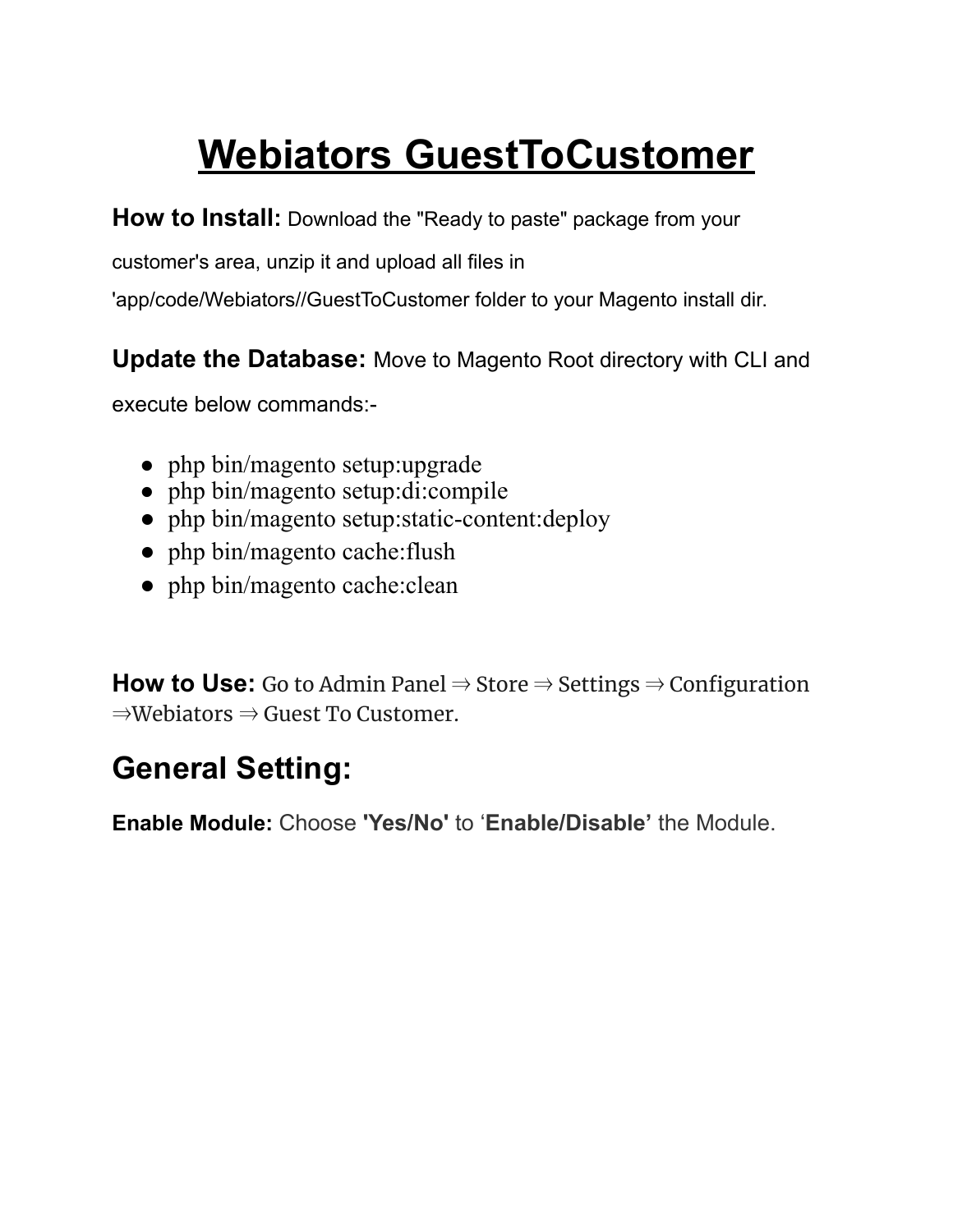| <b>WEBIATORS</b>         | $\widehat{\phantom{a}}$ | <b>General Setting</b>                                       | Enable/Disable Module From Here                       |
|--------------------------|-------------------------|--------------------------------------------------------------|-------------------------------------------------------|
| <b>Guest To Customer</b> |                         | Enable<br>[store view]                                       | ▰<br>Yes<br>$\mathbf{v}$                              |
| <b>GENERAL</b>           | $\checkmark$            | <b>Auto Convert Guest To Customer</b><br><b>Istore viewl</b> | Yes<br>$\overline{\phantom{a}}$                       |
| <b>CATALOG</b>           | $\checkmark$            | <b>Assign Customer Group</b><br>[store view]                 | General<br>$\overline{\mathbf{v}}$                    |
| <b>SECURITY</b>          | $\checkmark$            | Link Old Orders With The Same Email<br>[store view]          | Yes<br>$\overline{\mathbf{v}}$                        |
| <b>CUSTOMERS</b>         | $\checkmark$            |                                                              | Link Customers' Old Order History With the Same Email |

**Auto Convert Guest To Customer:** If Auto Convert is set to "yes " then Guests are automatically converted to real customers after they finish their checkout.

When you enable Auto convert, you will get an additional option **"Assign Customer Group"**. Means you can specify the group of customers who are converted automatically.

| <b>WEBIATORS</b>         | $\boldsymbol{\wedge}$        | <b>General Setting</b>                                                       |                          |
|--------------------------|------------------------------|------------------------------------------------------------------------------|--------------------------|
| <b>Guest To Customer</b> |                              | Enable<br>Yes<br>[store view]                                                |                          |
| <b>GENERAL</b>           | $\checkmark$                 | <b>Auto Convert Guest To Customer</b><br>Yes<br>[store view]                 | $\overline{\phantom{0}}$ |
| <b>CATALOG</b>           | $\checkmark$                 | <b>Assign Customer Group</b><br>Retailer<br>[store view]<br>General          |                          |
| <b>SECURITY</b>          | $\checkmark$                 | Retailer<br>Link Old Orders With The Same Email<br>[store view]<br>Wholesale |                          |
| CUCTOMERS                | $\mathbf{X} \in \mathcal{X}$ | Link Customers' Old Order History With the Same Email                        | Activate Window          |

=>If Auto Convert is set to "No " then Guests are saved in separate Grid Guest List Under **Customers** ⇒ **Webiators**⇒ **Manage Guests**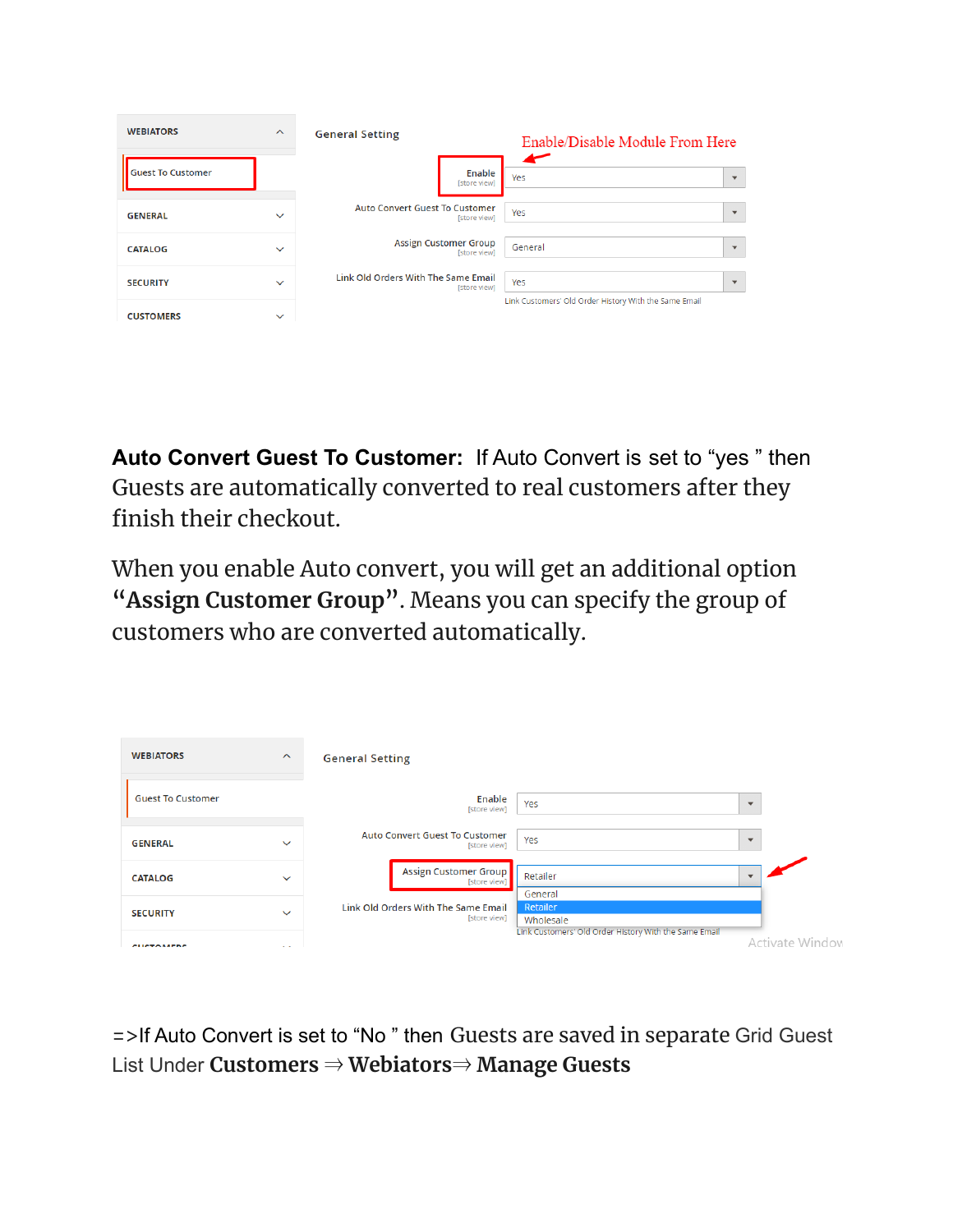| ⋒                                 | <b>Customers</b>       | $\times$ |                                 |                   |                                        |                                                                              |
|-----------------------------------|------------------------|----------|---------------------------------|-------------------|----------------------------------------|------------------------------------------------------------------------------|
| $\mathbf{r}$<br>DASHBOARD         | All Customers          |          |                                 |                   |                                        | Q<br>$\sqrt{2}$ $\sqrt{2}$ $\sqrt{2}$                                        |
| \$<br>SALES                       | Now Online             |          | Q                               |                   | Default View v<br>Filters              | $\bullet$ Columns $\bullet$<br><b>上</b> Export ▼                             |
| Ŷ                                 | <b>Customer Groups</b> |          | cords found                     |                   | $\blacktriangledown$<br>20<br>per page | $\rightarrow$<br>$\langle$<br>$-1$<br>of 1                                   |
| CATALOG                           | Webiators              | ail      |                                 | <b>First Name</b> | <b>Last Name</b>                       | WebSite                                                                      |
| $\circ$<br>RH BLOG                | <b>Manage Guests</b>   |          | tors@gmail.com                  | test              | webiators                              | Main Website                                                                 |
| $\circ$<br>WEBIATORS              |                        |          |                                 |                   |                                        |                                                                              |
| Å<br><b>CUSTOMERS</b>             |                        |          |                                 |                   |                                        |                                                                              |
| $\blacktriangleleft$<br>MARKETING |                        |          | merce Inc. All rights reserved. |                   |                                        | Magento ver. 2.3.5-p2<br>Privacy Policy   Account Activity   Report an Issue |
| $\square$<br>CONTENT              |                        |          |                                 |                   |                                        |                                                                              |
| d.<br><b>REPORTS</b>              |                        |          |                                 |                   |                                        |                                                                              |

**Assign Customer Group:** Select a customer group to assign to the customers who are auto-converted from the guests.

| <b>Guest List</b>           |                                      | assign a customer group to | convert select guests into customers |                                        | Q                                                |
|-----------------------------|--------------------------------------|----------------------------|--------------------------------------|----------------------------------------|--------------------------------------------------|
| Search by keyword           |                                      | Q                          | Filters                              | $\bullet$ Default View $\bullet$       | $\bullet$ Columns $\bullet$<br><b>上</b> Export ▼ |
| Actions<br>$\blacktriangle$ | 1 records found                      |                            |                                      | 20<br>per page<br>$\blacktriangledown$ | of 1<br>$\rightarrow$                            |
| Assign a Customer<br>Group  | General<br>Wholesale                 |                            | <b>First Name</b>                    | <b>Last Name</b>                       | WebSite                                          |
| $\checkmark$<br>5           | Retailer                             |                            | test                                 | webiators                              | Main Website                                     |
|                             | Select Guest to convert in Customers |                            |                                      |                                        |                                                  |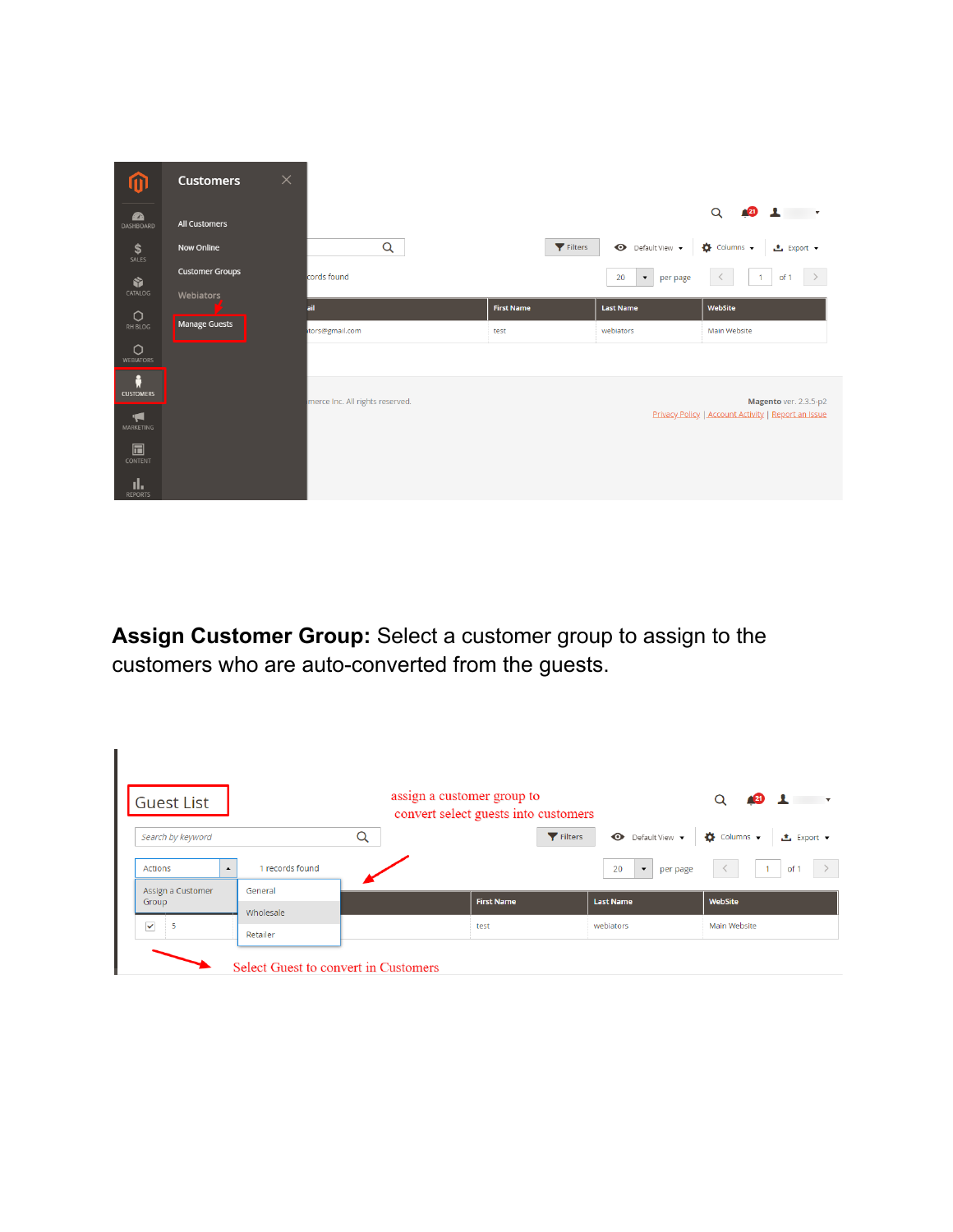**Link Old Orders With The Same Email:** Link Customers' Old Order History With the Same Email.

### **Email Setting:**

**Send Email To Customer:** Select Yes to send the Email notification to the auto-converted customers.

**Email Sender:** Select the Email Sender.

**Email Template:** Select Email Template for Customer.

| <b>Email Setting</b>                          |                                |  |
|-----------------------------------------------|--------------------------------|--|
| <b>Send Email To Customer</b><br>[store view] | Yes                            |  |
| <b>Email Sender</b><br>[store view]           | <b>General Contact</b>         |  |
| <b>Email Template</b><br>[store view]         | Wt-Guest To Customer (Default) |  |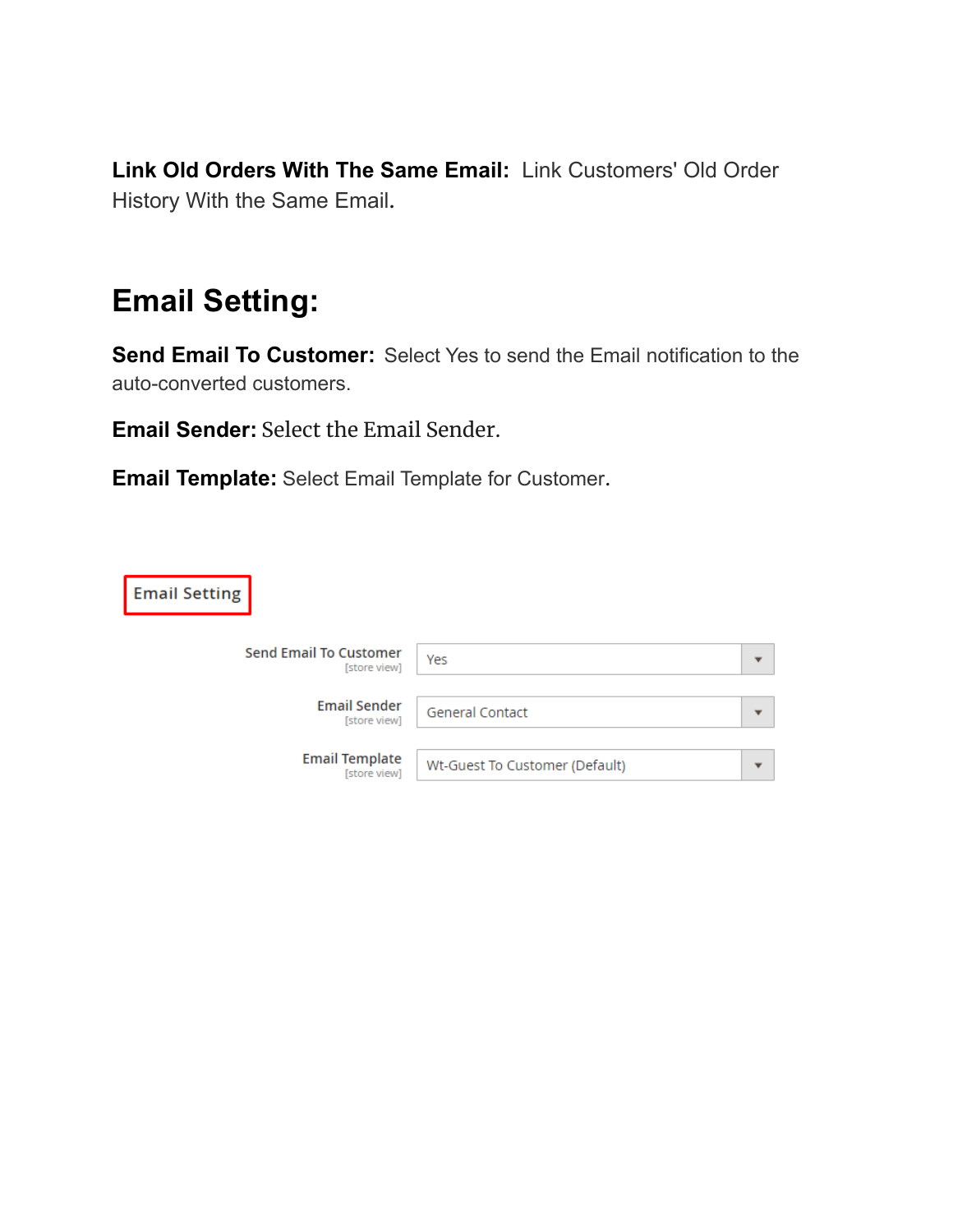#### **Email Notification to Auto-Converted Customers:-**

| LUMA                                                                                                                                                                                                                                                                                                                                                                                                                                                                                                                              |  |
|-----------------------------------------------------------------------------------------------------------------------------------------------------------------------------------------------------------------------------------------------------------------------------------------------------------------------------------------------------------------------------------------------------------------------------------------------------------------------------------------------------------------------------------|--|
| Dear h<br>Thank you for shopping!<br>Welcome & congrats on becoming a member of the Default Store View store!<br>Please kindly update your login information & be among the first one to hear about our new<br>arrivals, big events, & special offers.<br><b>Email:</b><br>Create your password Here<br>When you sign in to your account, you will be able to:<br>• Proceed through checkout faster<br>• Check the status of orders<br>• View past orders<br>• Make changes to your account information<br>• Change your password |  |
| • Store alternative addresses (for shipping to multiple family members and friends)<br>Best regards,<br>Default Store View                                                                                                                                                                                                                                                                                                                                                                                                        |  |

## **Import Guest Setting:**

You can also import old guest users to the customers list.

**Import From Date:** Select the Order Created Date to Import Guests From.

**Import To Date:** Select the Order Created Date to Import Guests To.

Click **Import** button to Import.